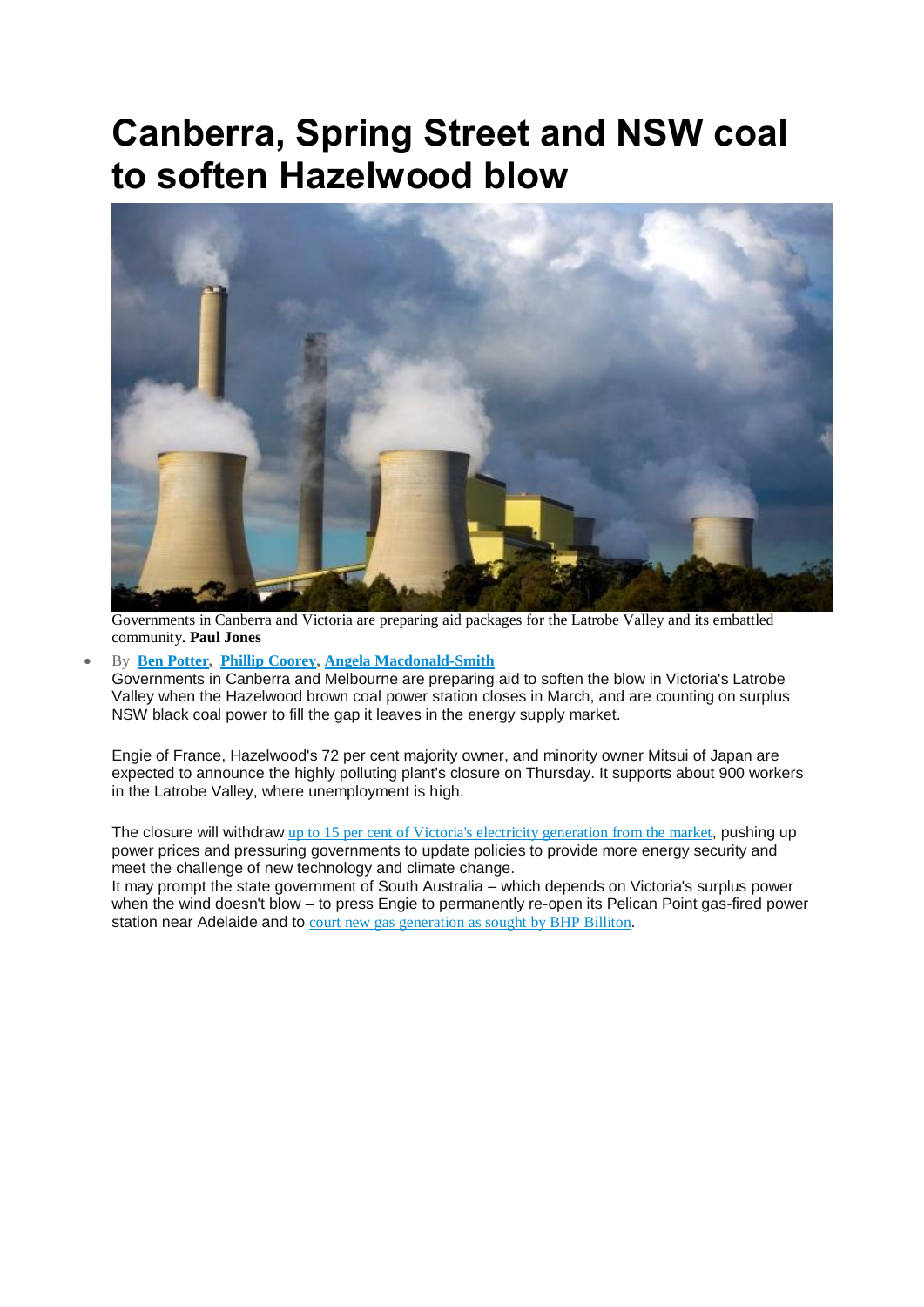

Hazelwood power plant's closure will be announced on Thursday. **Chris Hopkins**

Hazelwood's closure marks a turning point in Australia's energy history. Victoria turned to cheap, abundant brown coal in the 1960s, and built four large brown coal power stations to underwrite the state's manufacturing with low-cost power.

Now the state's industry is losing its historic energy cost advantage as climate policies mandate wind and solar energy, push out coal and leave high-cost gas power to fill the gaps, changing the dynamics of the National Electricity Market.

The big winner in the short-term will be AGL [Energy,](http://www.afr.com/news/portland-smelter-decision-hangs-over-hazelwood-nem-20160926-grodu5) which owns the Loy Yang A brown coal power [station](http://www.afr.com/news/portland-smelter-decision-hangs-over-hazelwood-nem-20160926-grodu5) – Victoria's next oldest after Hazelwood – and will be better able to extract higher prices from its Victorian customers, experts say.

Engie and Mitsui also own the much younger Loy Yang B plant, which will enjoy increased pricing power after Hazelwood closes along with Energy Australia's Yallourn plant.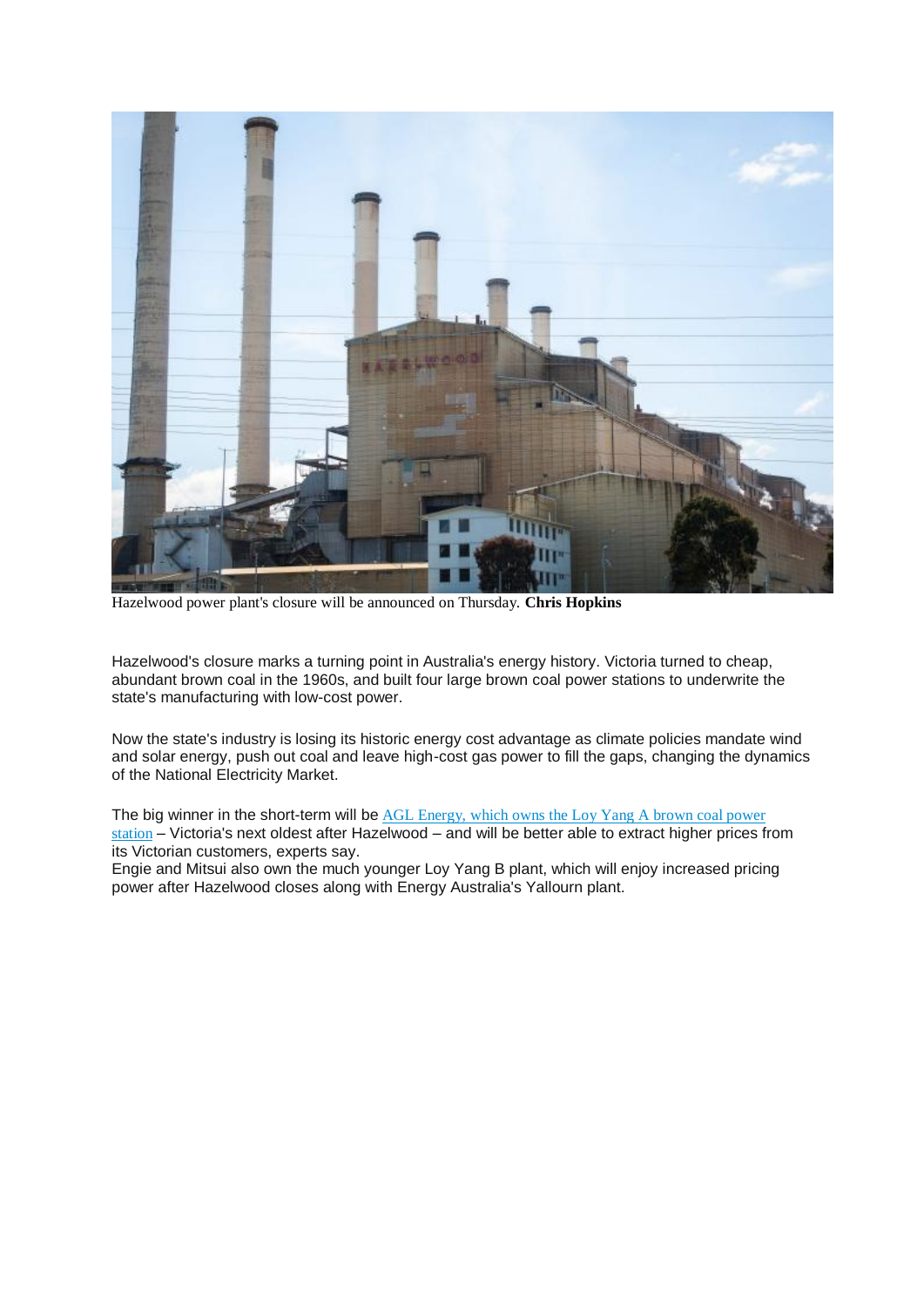## **Other targets**





The Hazelwood brown coal power station is Australia's dirtiest. Chart shows tonnes of CO2 per megawatt hour of electricity.

But Grattan Institute energy program director Tony Wood said that while the owners of the Yallourn and Loy Yang plants would benefit in the short-term, they would also be the next targets for green activist campaigning for an end to coal power.

Spokesmen for Engie and Mitsui both said on Tuesday that "no decision has been made" on Hazelwood. Engie is reducing its coal power footprint worldwide, and its chief [executive](http://www.afr.com/business/energy/french-energy-giant-engie-mulls-closure-of-hazelwood-power-station-20160525-gp426a) Isabel Kocher said in May the company would likely close [Hazelwood](http://www.afr.com/business/energy/french-energy-giant-engie-mulls-closure-of-hazelwood-power-station-20160525-gp426a).

The fate of another large employer in Victoria's south-west – the Alcoa-owned Portland aluminium smelter – and that of about 2000 workers who depend on the plant, also hangs on Hazelwood's fate.

In August, Alcoa [terminated](http://www.afr.com/business/energy/electricity/agl-energy-to-lose-portland-smelter-contract-as-owners-seek-lower-price-20160811-gqqt9v) an electricity hedging contract that was to take effect this week, on the expiry of a Victorian government power subsidy, in hopes that it could negotiate a better deal that would enable Portland to keep running.

Sources: AEMO, IEEFA estimates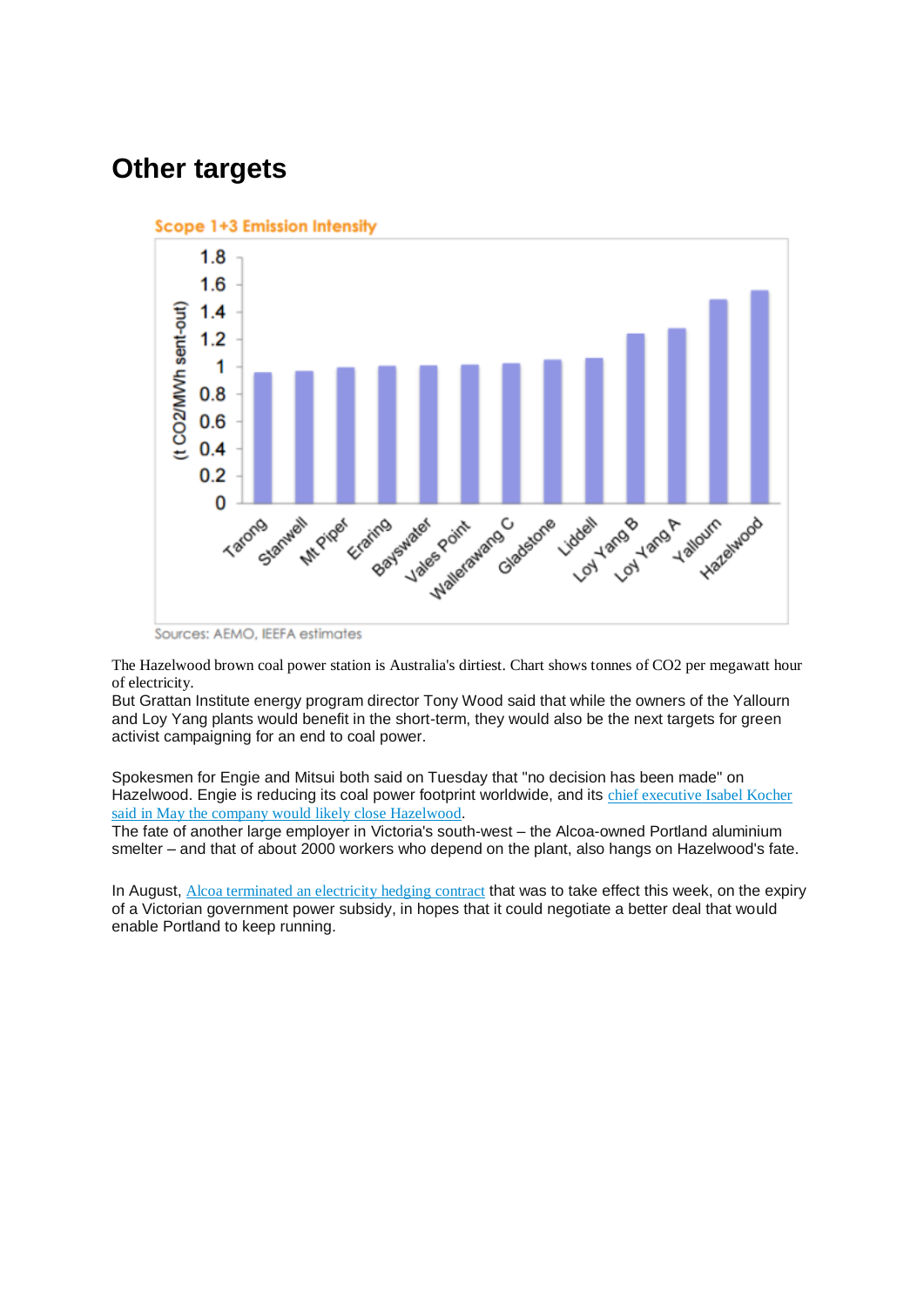

Hazelwood's owners face remediation costs estimated at \$100m-\$300m. **Joe Armao** Hazelwood's closure will strengthen AGL's hand, giving it more options to sell Loy Yang A's power and increasing the likelihood that Portland will close, putting its 560 employees and a total of 2000 workers out of a job.

Victorian Industry Minister Wade Noonan said on Monday the government was working hard to keep Portland open. But government sources said the historic power subsidy – which is linked to weak aluminium prices and has been costing Victorian taxpayers up to \$130 million a year – would not be renewed in its current form.

Portland uses about 5000 megawatt hours of power a year – just under half Hazelwood's 10,000- 12,000MWh of generation – and its closure would partially offset the tightening in Victorian supply from Hazelwood's exit.

Federal and state energy ministers have commissioned a series of inquiries into the National [Electricity](http://www.afr.com/news/politics/coag-energy-ministers-meet-after-sa-wakeup-call-20161006-grwp9q) Market's security and [technology](http://www.afr.com/news/politics/coag-energy-ministers-meet-after-sa-wakeup-call-20161006-grwp9q) challenges after South Australia's recent blackout and electricity woes, and climate policies are to be reviewed next year.

## **Solutions**

In the short-term, NSW's black coal power stations, which cost more to run than brown coal and have been running at lower capacity loads, could also help offset any tightening in Victoria by ramping up production and sending their surplus to Victoria.

Victoria has long had surplus electricity and acted as a low-cost anchor for the NEM, but the state could now become a net importer of power at times of high demand.

Some experts say any increased prices are already in the market. Prices for electricity supplied in Victoria have surged by 40 per cent within the past 12 months as the market priced in the expected closure of Hazelwood, RBC Capital Markets said.